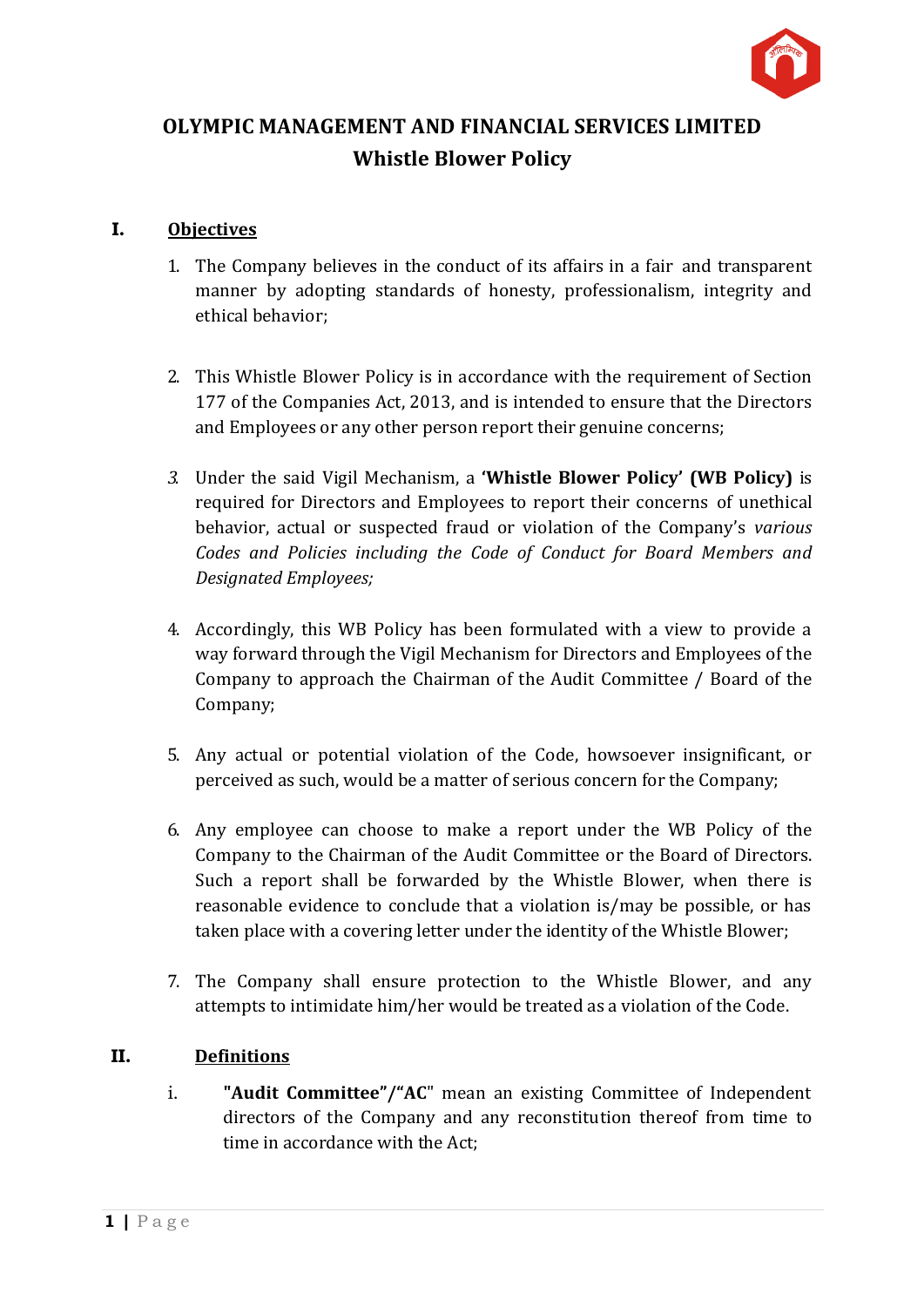

- ii. "**Board**" means the Board of Directors of the Company from time to time;
- iii. "**SEBI (LODR) Regulations, 2015" / "LODR, 2015**" means Listing Obligations and Disclosure Requirements Regulations, 2015 as notified by the Securities and Exchange Board of India on September 2, 2015 effective from December 1, 2015, and any modification and amendment thereto;
- iv. **"Policy**" means the Whistle Blower Policy/WB Policy;
- v. "**Act**" means Companies Act, 2013 any modifications and/ or reenactment thereof;
- vi. "**Regulation"** means Regulation 22 of the LODR, 2015 and any modification and amendment thereto;
- vii. **"Employee"** means every employee of the Company (whether working in India or abroad), including the Directors in the employment of the Company;
- viii. **"Code"** means the Company's Code of Conduct and any amendment from time to time;
- ix. **"Investigators"** mean and include those persons authorised, appointed, consulted or approached by the Chairman of the Audit Committee / Board, and includes the Auditors of the Company, and the Police.
- x. **"Report"** means any communication made in good faith that reports, discloses, or demonstrates information that may evidence unethical or improper activity;
- xi. **"Subject"** means a person against or in relation to whom a report has been made, or evidence gathered during the course of an investigation;
- xii. **"Whistle Blower"** means an Employee or a Director making a report under the WB Policy.

#### **III. Scope**

- a. The Whistle Blower's role is that of a reporting party with reliable information. They are not required, or expected to act as investigators, or finders of facts, nor would they determine the appropriate corrective or remedial action that may be warranted in a given case.
- b. Whistle Blowers should not act on their own in conducting any investigative activities, nor do they have a right to participate in any investigative activities other than as requested by the Chairman of the AC / Board, or the Investigators.
- c. Reports will be appropriately dealt with by the Chairman of the AC / Board.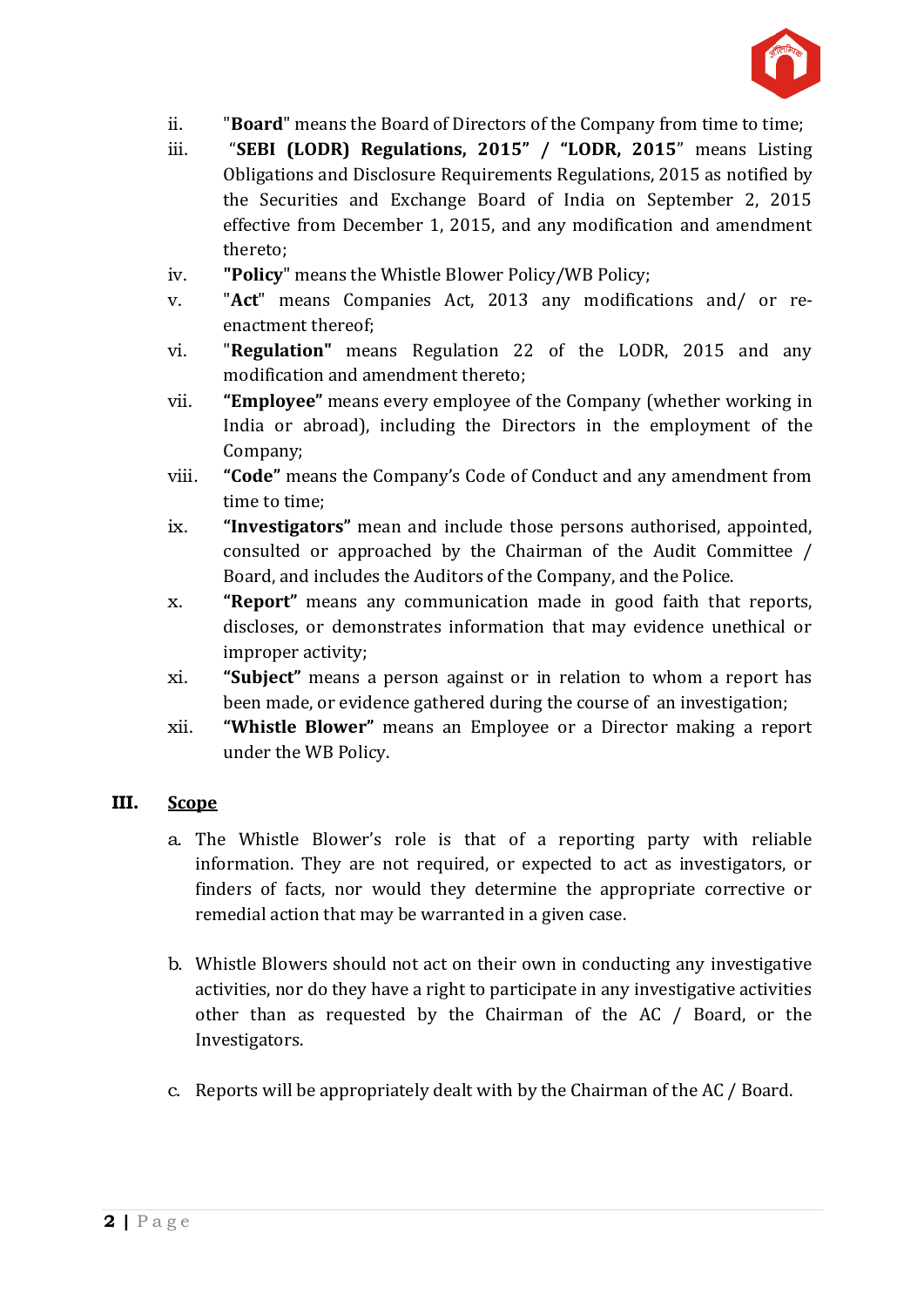

# **IV. Eligibility**

- a. All Employees and Directors of the Company are eligible to make reports under the WB Policy.
- b. The report should be in relation to matters concerning the Company.

## **V. Disqualifications**

- a. While it will be ensured that genuine Whistle Blowers are accorded complete protection from any kind of unfair treatment as herein set out, any abuse of this protection will warrant disciplinary action;
- b. Protection under this WB Policy would not mean protection from disciplinary action arising out of false or bogus allegations made by a Whistle Blower knowing it to be false or bogus or with a mala fide intention;
- c. Whistle Blowers, who make three or more reports, which have been subsequently found to be mala fide, frivolous, baseless, malicious, or reported otherwise than in good faith, will be disqualified from reporting further under this WB Policy;
- d. In respect of such Whistle Blowers, the AC/Board would reserve their respective rights to take/recommend appropriate disciplinary action.

## **VI. Procedures**

- a. All reports concerning financial/accounting matters should be addressed to the Chairman of the AC for investigation;
- b. In respect of all other reports, those concerning the ethics and employees at the levels of General Manager and above should be addressed to the Chairman of the Board of Directors of the Company, and those concerning other employees should be addressed to the Executive Director of the Company as a matter of Practical Convenience;
- c. The contact details of the Chairman of the Board of the Company, the Chairman of the AC and Executive Director of the Company are as under:

## **(i) Chairman of the Board**

Mr. Pawan Agarwal Address: Padmanagar CHSL, Flat No B/21, Mohan Studio Compound, Andheri Kurla Rd, Andheri (E) Mumbai 400099 [arbitratorpr@gmail.com](mailto:arbitratorpr@gmail.com)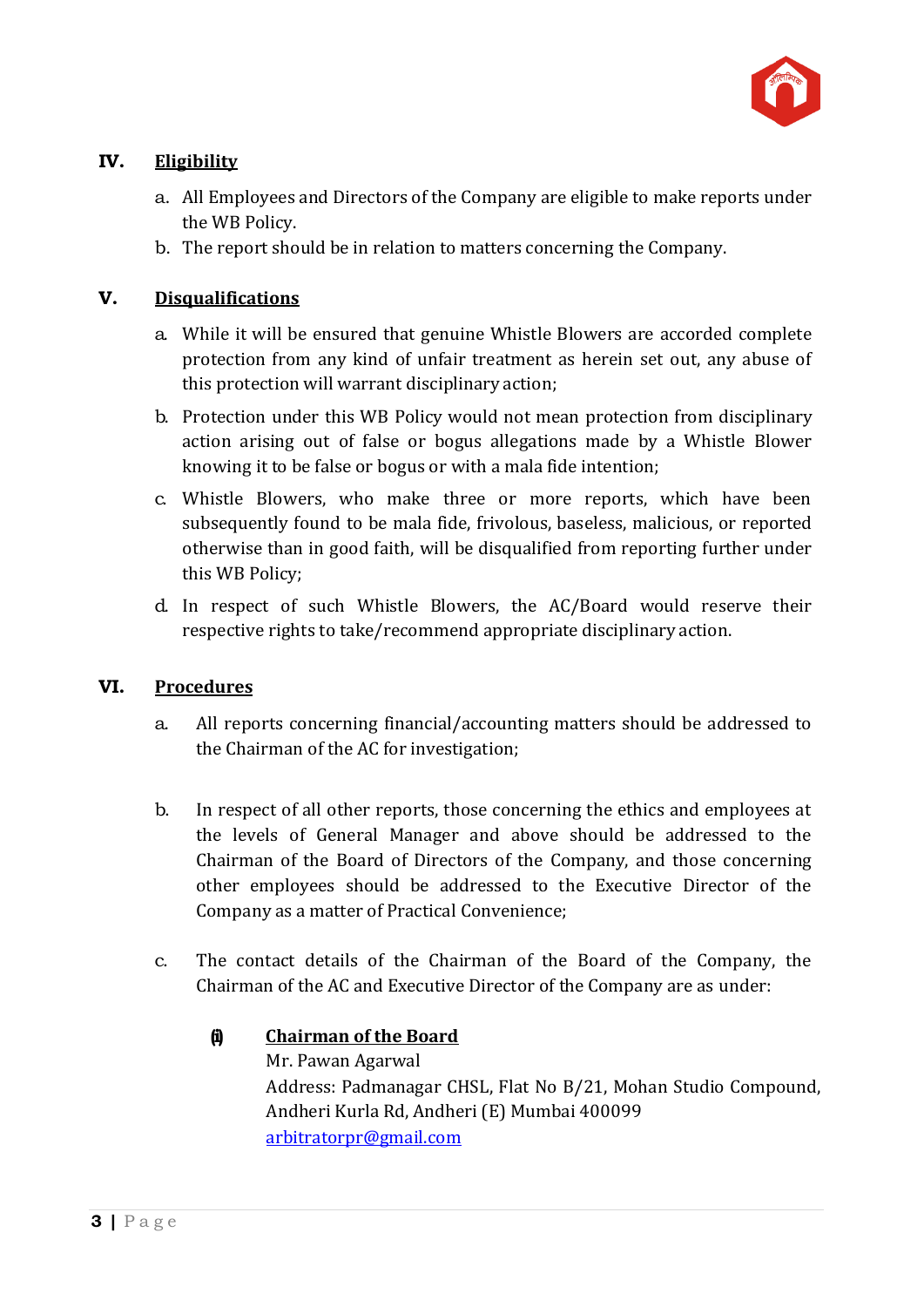

# **(ii) Chairman of the AC**

Mr. Hemant Mehta 403, Patkeshwar Apartment, Babhai Naka, Vasntrao Road,Plot No.244, Borivali, Mumbai 400092 [hemant\\_mehta4@rediffmail.com](mailto:hemant_mehta4@rediffmail.com)

# **(i) Executive Director of the Company**

Mr. Satyanarayan Agarwal, Address: 102, Swastik Apartment, Nr St. Francis High School R.N.P. Park Bhayander East Thane 401105. [snagarwal59@gmail.com](mailto:snagarwal59@gmail.com)

- d. If a report is received otherwise than as stated above by the Executive Director of the Company, then the same should be forwarded to the Chairman of the AC/Board as the case may be for further appropriate action. Appropriate care must be taken to keep the identity of the Whistle Blower confidential;
- e. Reports should preferably be submitted in writing so as to ensure a clear understanding of the issues raised, and should either be typed, or written in legible handwriting in English, Hindi, or in the regional language of the place of employment of the Whistle Blower;
- f. The Report should be forwarded under a covering letter. The Chairman of the AC / Board / Executive Director, as the case may be, shall detach the covering letter, and forward only the report to the Investigators for investigation;
- g. Reports should be factual and not speculative, or in the nature of a conclusion, and should contain as much specific information as possible to allow for proper assessment of the nature and extent of the concern and the urgency of a preliminary investigative procedure;
- h. The Whistle Blower must disclose his/her identity in the covering letter forwarding such report. Anonymous disclosures shall not be entertained as it would not be possible to interview the Whistle Blower.

## **VII. Investigation Procedures**

a. All reports reported under this WB Policy will be thoroughly investigated by the Chairman of the AC / Board / Executive Director who will investigate / oversee the investigations under the authorization of the AC / Board. If any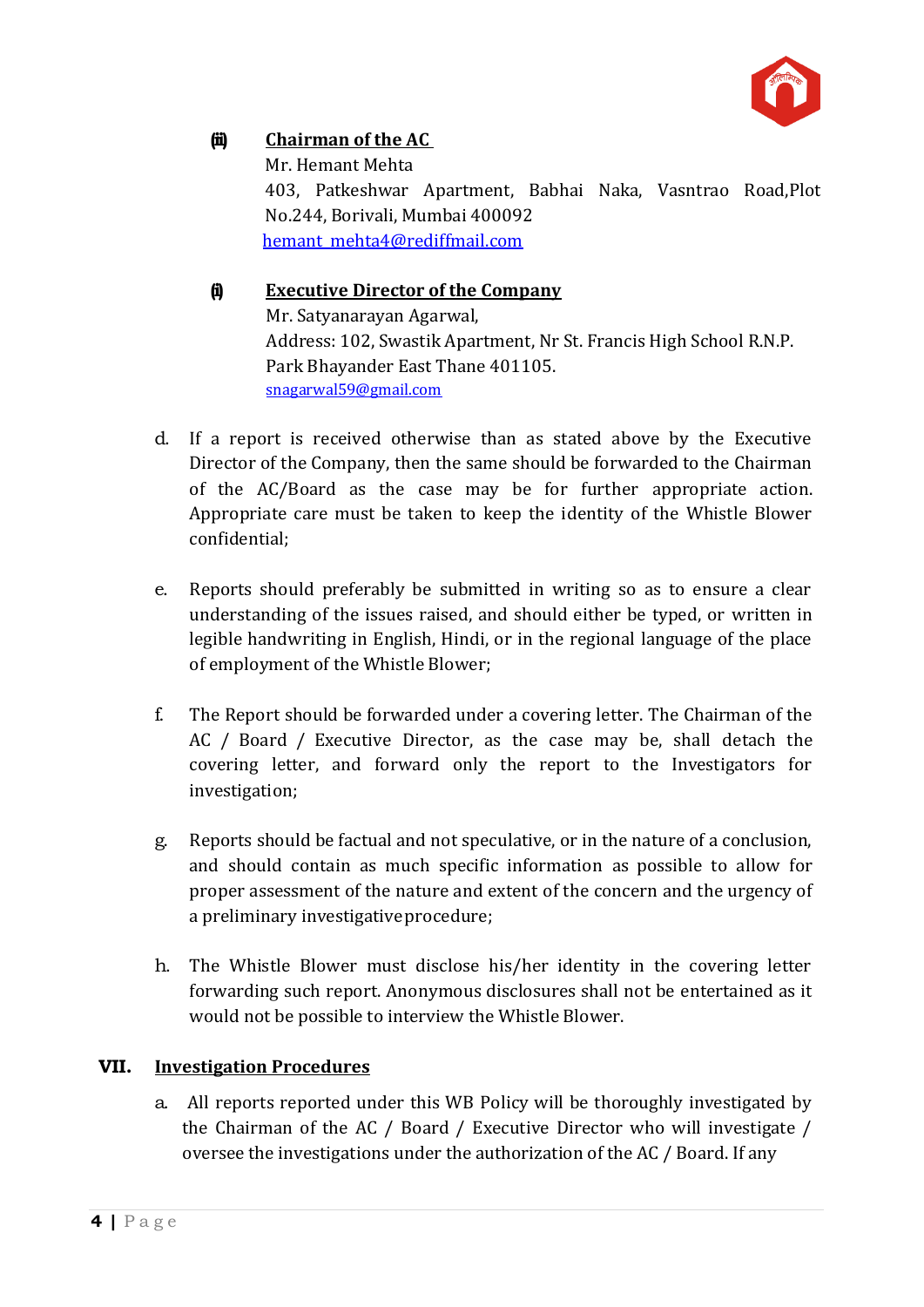

member of the AC / Board has a conflict of interest in any given case, then he/she should recuse himself/herself, and the other members of the AC / Board should deal with the matter on hand;

- b. The Chairman of the AC / Board / Executive Director may at their discretion consider involving any Investigators for the purpose of investigation;
- c. The decision to conduct an investigation taken by the Chairman of the AC / Board is by itself not an accusation and is to be treated as a neutral fact-finding process. The outcome of the investigation may not support the conclusion of the Whistle Blower that an improper or unethical act was committed or about to be committed;
- d. The identity of a subject will be kept confidential to the extent possible given the legitimate needs of law and the investigation;
- e. The Executive Director shall report the outcome of the investigation to the Chairman of AC/ Board;
- f. Subjects will normally be informed of the allegations at the outset of a formal investigation and have opportunities for providing their inputs during the investigation;
- g. All reports reported under this WB Policy will be thoroughly investigated by the Chairman of the AC / Board / Executive Director who will investigate / oversee the investigations under the authorization of the AC / Board. If any member of the AC / Board has a conflict of interest in any given case, then he/she should recuse himself/herself, and the other members of the AC / Board should deal with the matter on hand;
- h. The Chairman of the AC / Board / Executive Director may at their discretion consider involving any Investigators for the purpose of investigation;
- i. The decision to conduct an investigation taken by the Chairman of the AC / Board is by itself not an accusation and is to be treated as a neutral fact-finding process. The outcome of the investigation may not support the conclusion of the Whistle Blower that an improper or unethical act was committed or about to be committed;
- j. The identity of a subject will be kept confidential to the extent possible given the legitimate needs of law and the investigation;
- k. The Executive Director shall report the outcome of the investigation to the Chairman of AC/ Board;
- l. Subjects will normally be informed of the allegations at the outset of a formal investigation and have opportunities for providing their inputs during the investigation;
- m. Subjects shall have a duty to co-operate with the Chairman of the AC/ Board/ Executive Director, and/or any of the Investigators during investigation to the extent that such co-operation will not compromise self-incrimination protections available under the applicable laws;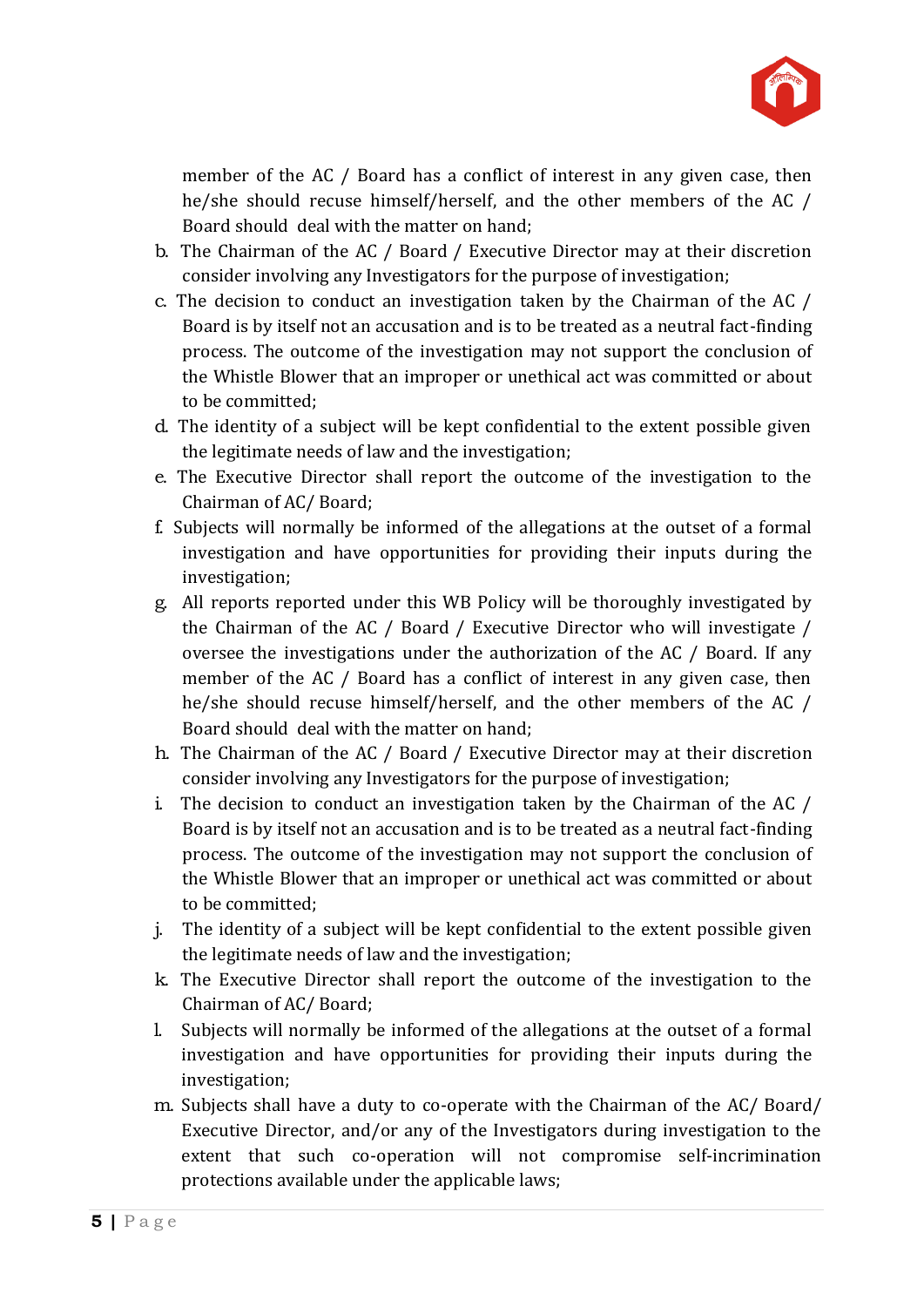

- n. Subjects have a right to consult with a person or persons of their choice, other than Investigators and/or members of the AC and/or the Whistle Blower. Subjects shall be free at any time to engage counsel at their own cost to represent them in the investigation proceedings;
- o. Subjects have a responsibility not to interfere with the investigation. Evidence shall not be withheld, destroyed or tampered with, and witnesses shall not be influenced, coached, threatened or intimidated by the subjects;
- p. Unless there are compelling reasons not to do so, subjects will be given the opportunity to respond to material findings contained in an investigation report. No allegation of wrongdoing against a subject shall be considered as maintainable unless there is good evidence in support of the allegation;
- q. Subjects have a right to be informed of the outcome of the investigation if allegations are not sustained. The subject should be consulted as to whether public disclosure of the investigation results would be in the best interest of the subject and the Company;
- r. The investigation shall be completed normally within 30 (Thirty) working days of the receipt of the report.

# **VIII. Protection**

- a. No unfair treatment will be meted out to a Whistle Blower by virtue of his/her having tendered a report under this WB Policy;
- b. The Company, as a policy, condemns any kind of discrimination, harassment, victimization or any other unfair employment practice being adopted against Whistle Blowers;
- c. Complete protection will, therefore, be given to Whistle Blowers against any unfair practice like retaliation, threat or intimidation of termination/suspension of service, disciplinary action, transfer, demotion, refusal of promotion, or the like including any direct or indirect use of authority to obstruct the Whistle Blower's right to continue to perform his/her duties/functions including making further reports;
- d. The Company will take steps to minimize difficulties, which the Whistle Blower may experience as a result of making Report. Thus, if the Whistle Blower is required to give evidence in criminal or disciplinary proceedings, the Company will arrange for the Whistle Blower to receive advice about the procedure, etc;
- e. A Whistle Blower may report any violation of the above clause to the Chairman of the AC / Board, who shall investigate the same and recommend suitable action to the Management;
- f. The identity of the Whistle Blower shall be kept confidential to the extent possible and permitted under law. Whistle Blowers are cautioned that their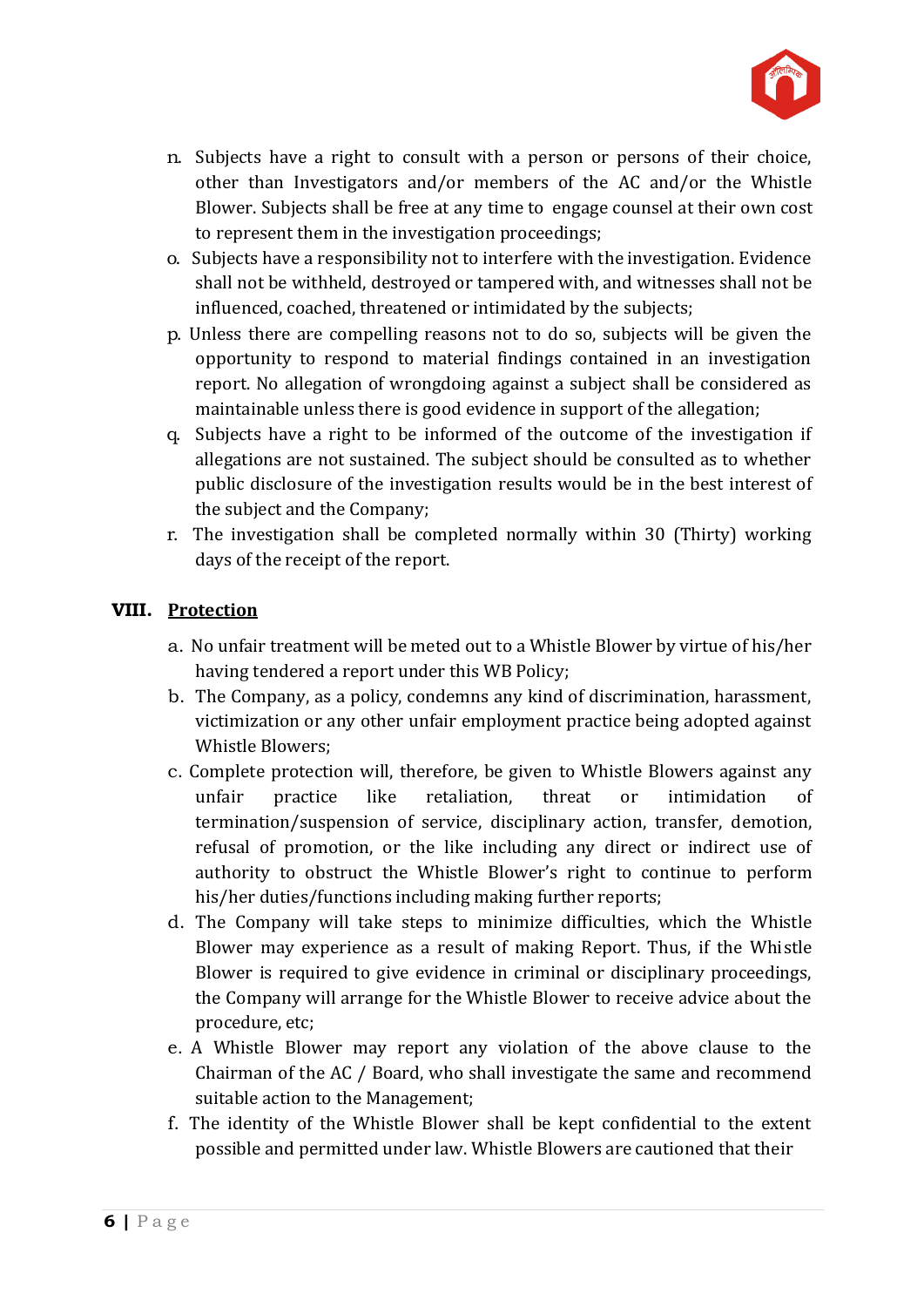

identity may become known for reasons outside the control of Chairman of the AC / Board / Executive Director (e.g. during investigations carried out by Investigators);

g. Any other employee assisting in the said investigation shall also be protected to the same extent as the Whistle Blower.

## **IX. Investigators**

- a. Investigators are required to conduct a process towards fact-finding and analysis. Investigators shall derive their authority and access rights from the Chairman of the AC/ Board as the case may be when acting within the course and scope of their investigation;
- b. Technical and other resources may be drawn upon as necessary to augment the investigation. All Investigators shall be independent and unbiased both in fact and as perceived. Investigators have a duty of fairness, objectivity, thoroughness, ethical behavior, and observance of legal and professional standards;
- c. Investigations will be launched only after a preliminary review which establishes that:
	- i. the alleged act constitutes an improper, or unethical activity or conduct, and
	- ii. either the allegation is supported by information specific enough to be investigated, or matters that do not meet this standard may be worthy of Management review, but investigation itself should not be undertaken as an investigation of an improper, or unethical activity.

## **X. Decision**

If an investigation leads the Chairman of the AC / Board to conclude that an improper, or unethical act has been committed, the Chairman of the AC /Board shall recommend to the Management of the Company to take such disciplinary or corrective action as the Chairman of the AC / Board deems fit. It is clarified that any disciplinary or corrective action initiated against the subject as a result of the findings of an investigation pursuant to this WB Policy shall adhere to the applicable personnel, or staff conduct and disciplinary procedures.

# **XI. Reporting**

The Executive Director and investigators shall submit a report to the AC on a regular basis about all reports referred to him/her since the last report together with the results of investigations, if any.